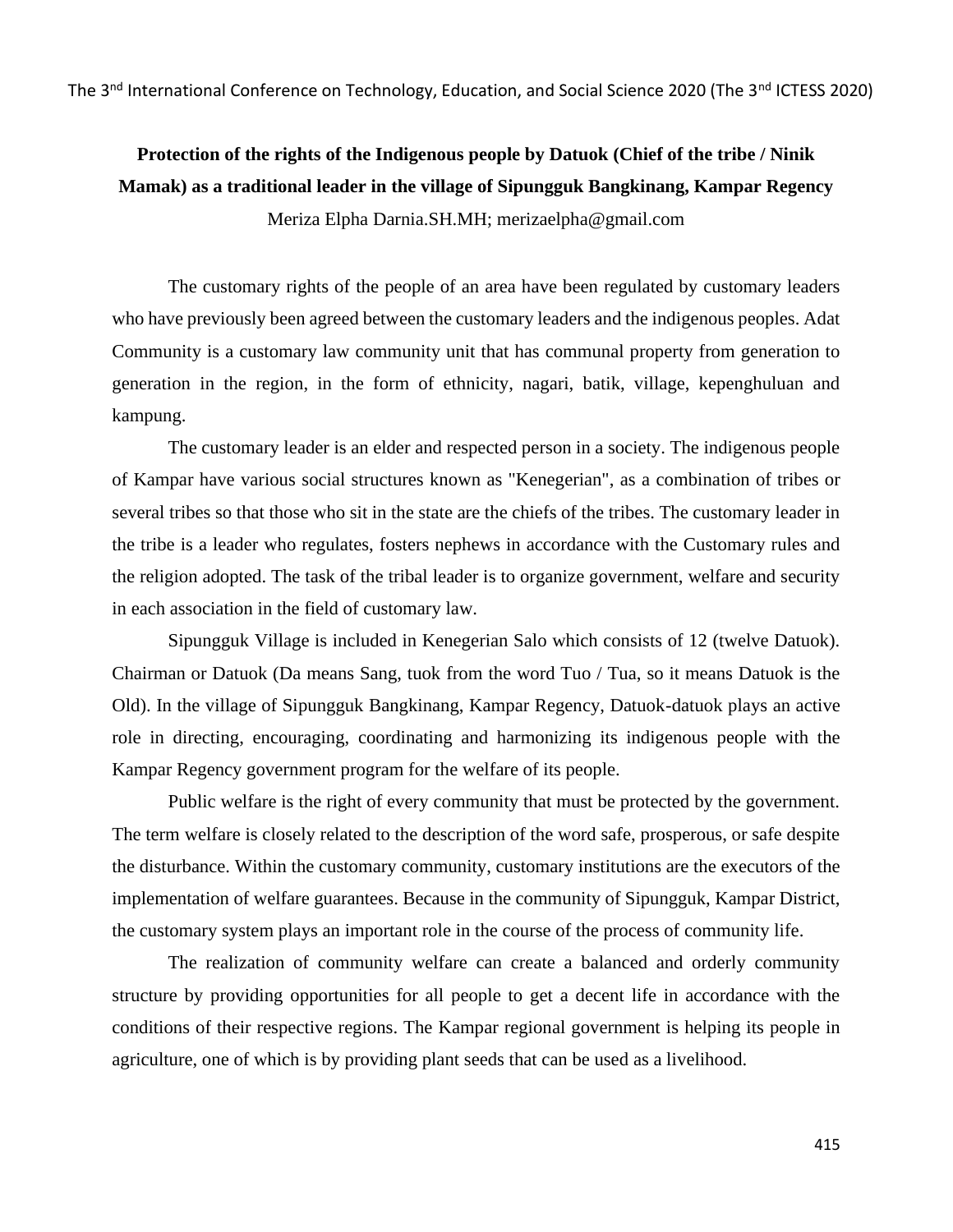Geographically, the natural conditions are very fertile, making the villagers of Sipungguk Village, Kampar District, making agriculture a dominant source of income. Agriculture which is widely used as a livelihood by the Kampar community, such as oil palm, rubber and the most part is rice fields. In the village community of Sipungguk, Kampar district, the customary system in rice field farming has its own traditions, starting from the division of land to the process of planting rice.

Observing the aforementioned matters, even though scientifically and technologically it has entered modernization, in reality the customary law system in agriculture continues to grow and develop in the Kampar community, especially in the village of Sipungguk Bangkinang, Kampar Regency so it needs to be studied and examined further about its existence. Datuk Pemuka Adat (pengulu) in carrying out the customary system in agriculture as the main source of livelihood for the community. Therefore this paper contains about "Protection of the rights of the Indigenous people by Datuok (Chief of the tribe / Ninik Mamak) as a traditional leader in the village of Sipungguk Bangkinang, Kampar Regency.

#### **Research question**

What is the role of Datuok, the chief of the tribe, as the implementer of the Adat system in protecting the Welfare of the Community in the Agriculture Sector in Sipungguk Bangkinang Village, Kampar Regency

#### **Theoretical Framework and Hypothesis Development**

a. The existence of Niniok mamak

Niniok mamak in tribal and traditional community life in Kampar is a leader who regulates and fosters nephews according to customary rules and religion. Niniok mamak is lush tompek batoduoh wood, ghodang tompek balinduong wood. A niniok mamak in his person has four leadership functions attached, as follows:

- 1. As a father in his own family,
- 2. As a leader (mamak) in his people
- 3. As a sumondo in his wife's house and
- 4. Niniok mamak in their tribe and country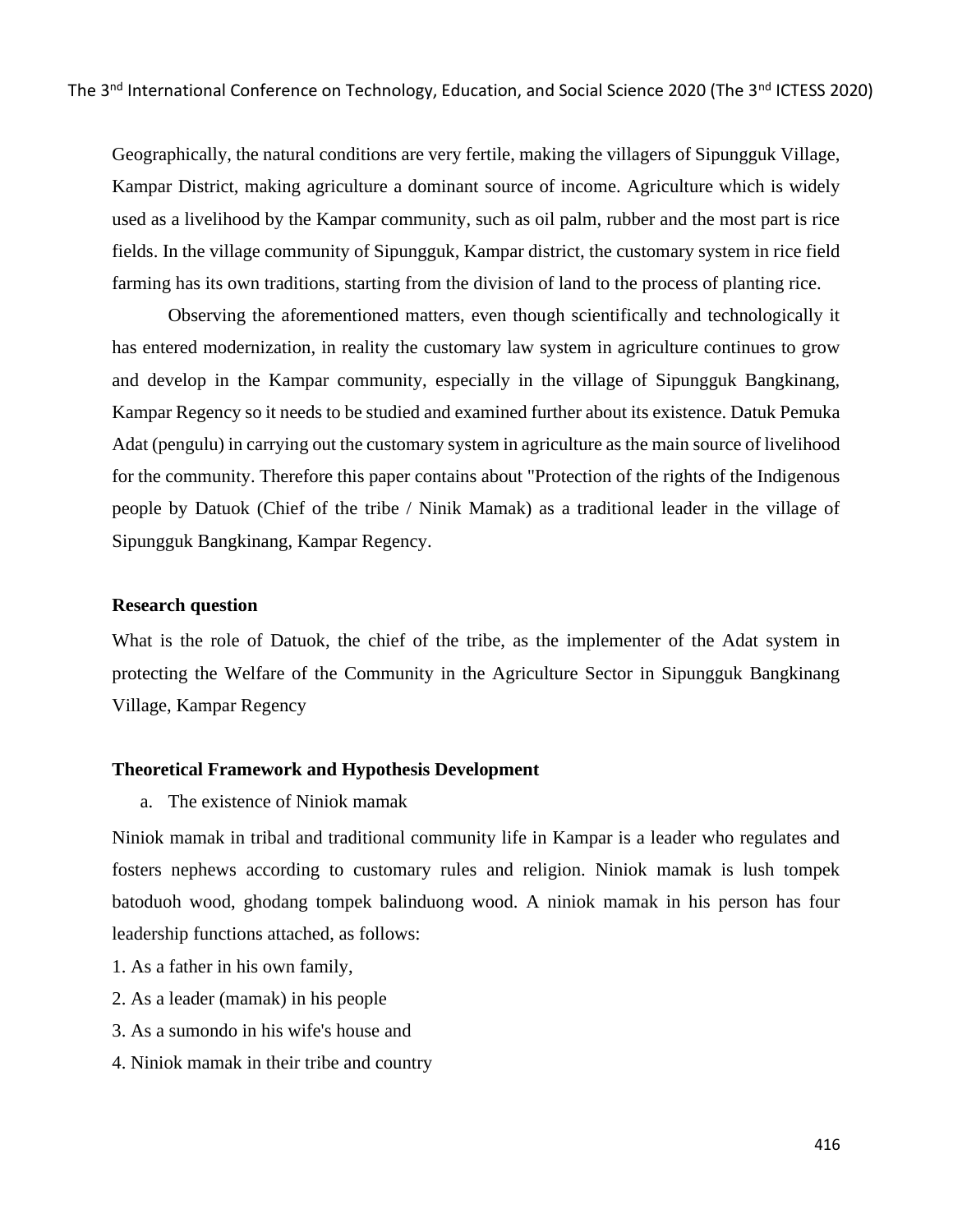In their existence in the community, the niniok mamak consisting of the leader, Monti / employee, malin, and dubalang should be able to provide exemplary examples, both in speaking, walking and behaving. Because this niniok mamak is a reflection of the rules and laws that the community must live by.

This niniok mamak in the governmental structure of the customary community is the government or community ruler, who determines the policies in the implementation of community life in their respective tribes, niniok mamak is also the holder of power over ulayat owned by tribes and the country.

All roles that are carried out by niniok mamak are important characters that must be carried out sincerely and of course these niniok mamak will be required to carry them out in accordance with customary and religious rules. If niniok mamak does not do their niniok mamak duties properly, then it will automatically drop its own dignity in the eyes of its nephews.

For that a niniok mamak must know his dignity as we have summarized in the previous chapter. As for the dignity of the niniok mamak are :

- 1. Always give advice or guidance
- 2. Sure sungguoh
- 3. Save money
- 4. Generous
- 5. Knowledgeable
- 6. Remember

# b. Definition of welfare

Well-being is the goal of everyone's life. They work to achieve the maximum level of welfare. Under the large Indonesian dictionary, prosperous means safe and secure, prosperous, and safe, apart from all kinds of disturbances. According to law No.10 of 1992 concerning population development and development of a prosperous family, it is a family formed based on a legal marriage, capable of fulfilling the needs of a proper spiritual and material life, devoted to God Almighty, having a harmonious, harmonious and balanced relationship. between members and between families and communities and the environment.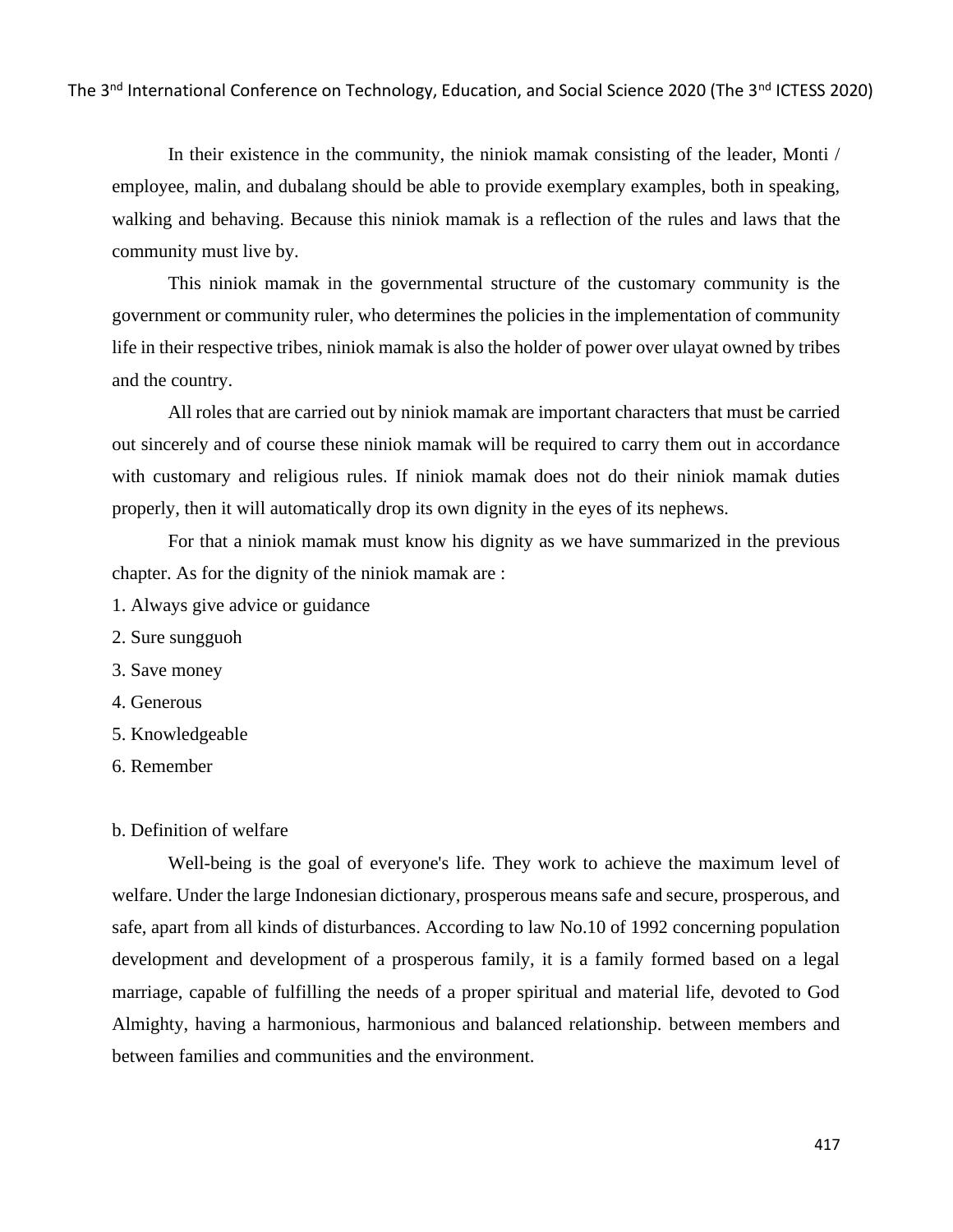The formulation of the concept of welfare by the Central Bureau of Statistics (BPS) and the National Family Planning Coordinating Board (BKKBN) states that a family is said to be prosperous if it meets the criteria of a family that can meet the needs of its members, both clothing, food, housing, social and religious needs.

In other words, the most basic measure of welfare seen from the community's economy is based on the level of income associated with the community's livelihoods.

### **Research Methodology**

This type of research is sociological legal research, which is research in the form of empirical studies to find theories about the process of occurrence and about the process of the operation of law in society. An empirical study is a study that finds facts according to what happens as they are. Sources of data obtained from this study are divided into 2 (two), namely primary data sources and secondary data sources. Primary data sources are data sources obtained directly from the field. Researchers go directly to the field to find data. Researchers obtain primary data through observation and direct interviews with people who are competent to answer the researchers' questions.

## **Results and discussion**

The role of Datuok, the chief of the tribe, as the implementer of the Adat system, protects the Welfare of the Community in the Agriculture Sector in Sipungguk Bangkinang Village, Kampar Regency.

Adat holders (Ninik Mamak, Batin) are people who have been crowned or appointed by their ethnic groups and / or their clans to lead their own ethnic groups or clans, who have been legally confirmed or crowned by their partners in accordance with local customary law. Kenegerian Salo with pucuok Datuok Permata Said, while the rulers who are in the state are:

- 1. Datuok Permata Said
- 2. Datuok Bijo Anso
- 3. Datuok Paduko bosau
- 4. Datuok Paduko
- 5. Datuok Indo Bosau
- 6. Datuok Paduko Tuan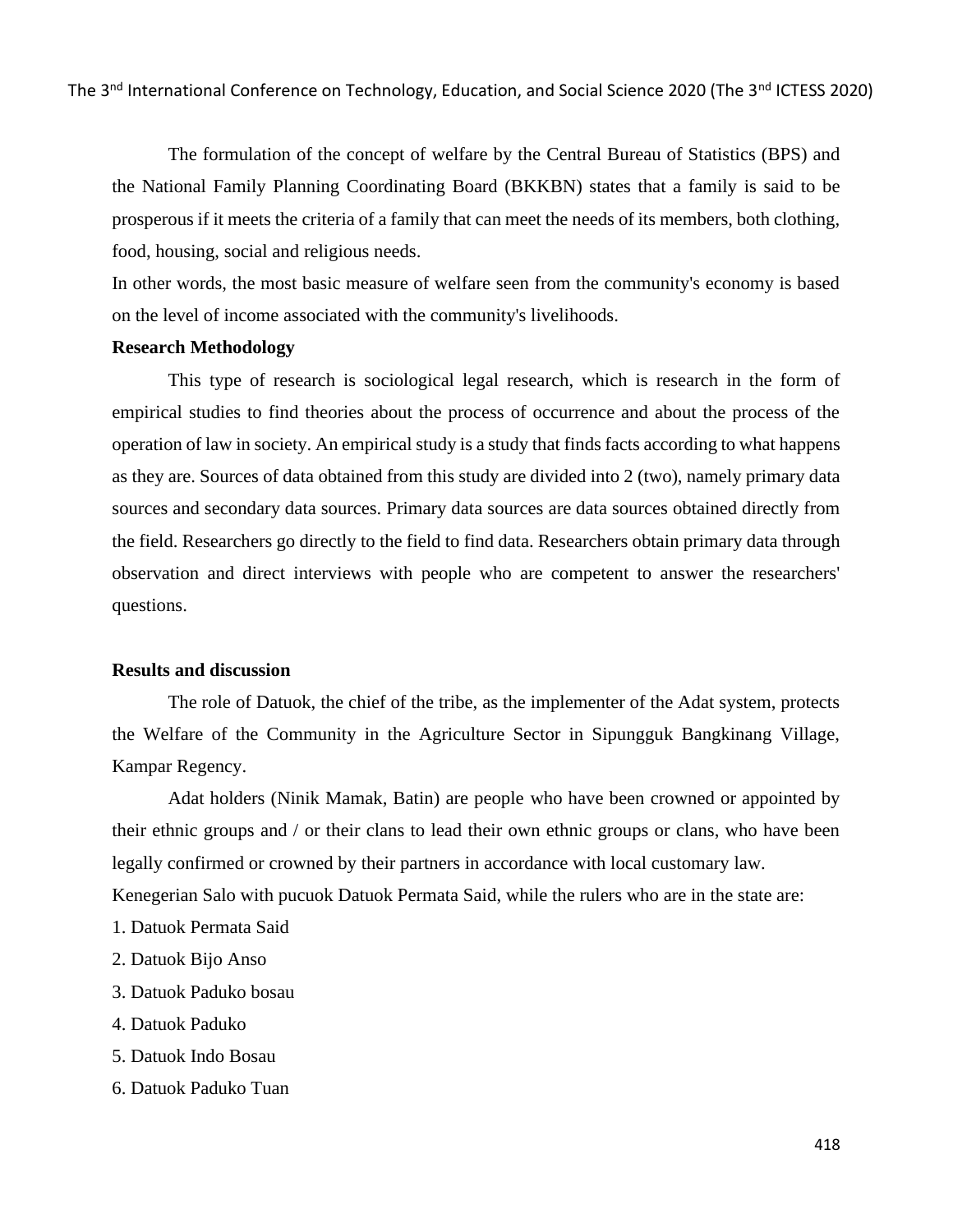- 7. Datuok Majo Indo
- 8. Datuok Ulaksamano
- 9. Datuok Kiaring
- 10. Datuok Putio
- 11. Datuok Penghulu Bosau
- 12. Datuok Marajo

## 1. Requirements to become Niniok Mamak

Because it means the duty of this niniok mamak, the people who can become niniok mamakte are the people who are botoung tumbuoh dimato ayu nan tunggang diceretnyo, which is the soko for Inyo. And not indifferent according to the rules of soko jopisoko. Those who are believed to be able to meet these requirements, because if the niniok-mamak can carry out their duties properly, the ones who will experience shame or damage are not only the niniok mamak figures themselves, but all nephew children and tribal and state communities in the area.

In Kampar customary law, there are many requirements that must be fulfilled by someone to become a leader or niniok mamak, there are general requirements which are characteristics and characters that must be met, these general requirements are usually based on religious provisions such as the word right, walking straight on, while the requirements special is a requirement that has long been established by adat, for example a person has to be botoung tumbuo dimato. We can see the following more clearly:

a. General Requirements

In general, a leader must have a gentle nature, be kind and not violate the teachings of religion, because as stated below, a niniok mamak is a role model and role model. not bulio arrogant, a niniok mamak person should be able to:

- a. Bakato bonau (telling the truth)
- b. Bajalan lu'i (walking straight)
- c. Bafikiu jonio (clear thinking)
- d. Ba'ati lapang (big hearted / roomy)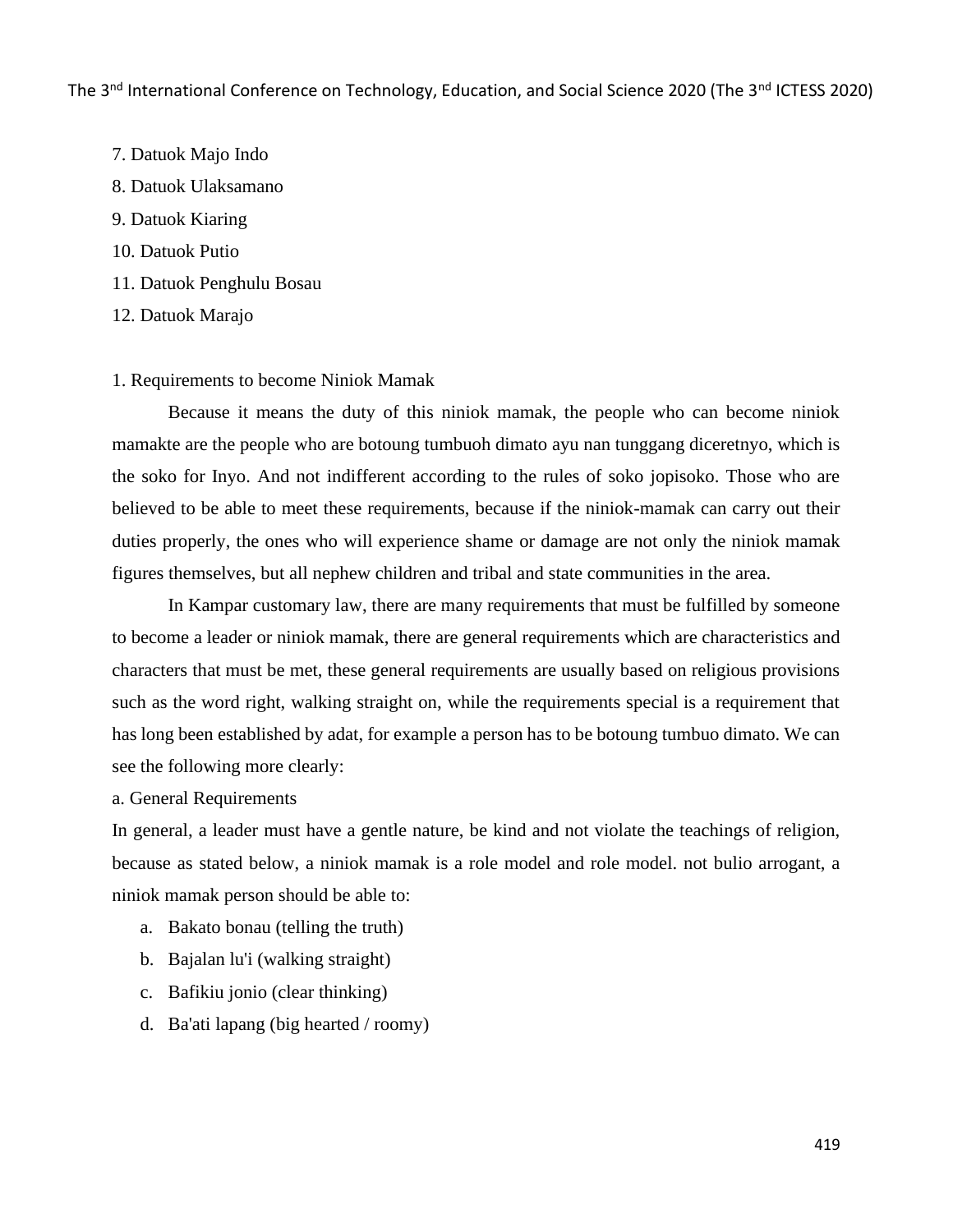Niniok mamak have the dignity as their respective leaders, a leader must also have the characteristics of the apostle, namely sidiq, tablig, amanah, and fathonah, there are several points from these characteristics below, namely:

- 1) the upstream character
	- a) Siddiq is honest or not a liar, a niniok mamak cannot lie, because all his words are accepted and agreed upon by a nephew's son, if niniok mamak lies then his nephew will receive something wrong, as the saying goes "born with the heart must be the same, the same the word is born with the heart according to what the mouth says to the heart "
	- b) let someone who is intelligent and knowledgeable, especially in the field of knowing and clearly mastering custom with all its problems, syara 'with all its practices and laws.
	- c) be fluent in speech. Can convince other people of the plans that will be made. Because someone who becomes a niniok mamak is a member of the representative council of the children they lead. He must be able to convey about the interests of his child, whether in front of a hearing or deliberation in a customary community institution or in the government.

The term adat comes from Arabic, this word can be interpreted as "habit". The word adat has become a daily language for people in Indonesia, so that almost all regional languages in Indonesia are familiar with and use this language. Based on the customary law that applies from generation to generation in the Sipungguk village area of Kampar district, the division of agricultural land is already a high pusako inheritance from each tribe which is then divided by Datouk, the chief of the management of the tribe, to each of his nephews based on mutual consensus. The division of agricultural land is usually based on the highest to the lowest position, such as from children, nephews to grandchildren.

a. Heritage Treasure (Soko's treasure)

In the people of Kampar Regency, the distribution of assets is divided into 3 (three), namely:

1) inheritance

The property obtained from parents that is given to their children when one of the parents has passed away.

2) tribal treasures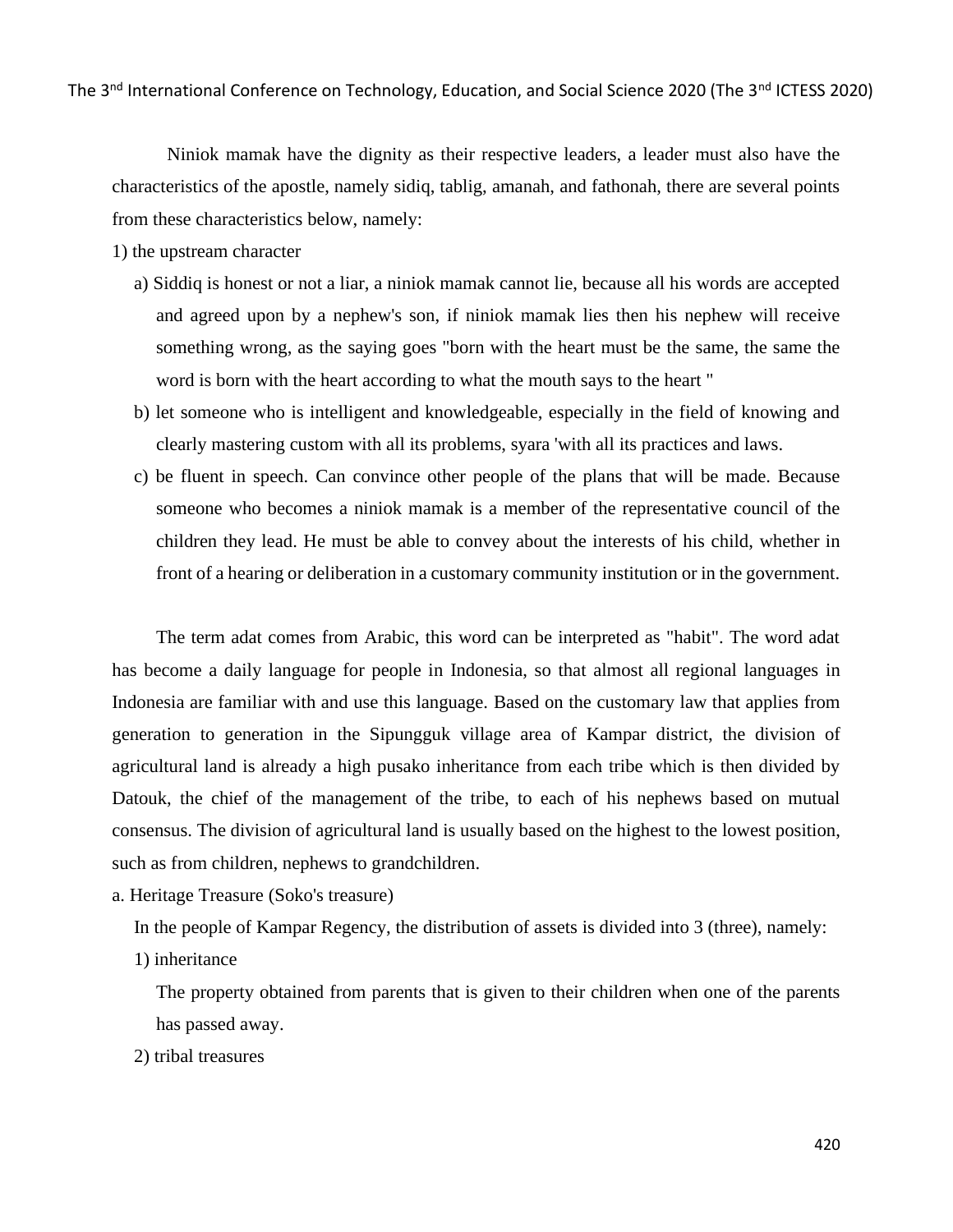The property that is jointly owned and managed by each tribe and this management is supervised by the chief of the tribe, such as communal land and agricultural land.

3) Heirlooms (Soko's assets)

The treasure that comes from the previous ancestors which is drawn from one blood line, be it four or five lineages down.

Each Datuok Chief of the tribe supervises their respective tribes to oversee the operation of the customary system, in this case the agricultural system. Especially the running of the government program to provide agricultural seed assistance. In the adat community of the village of Sipungguk, Datuok, the chief of the tribe, should have assisted in monitoring the distribution of seed assistance, but on the contrary.

The Kampar district government made several seed assistance programs, especially during the time of Regent Burhanuddin. The district government collaborates with the forestry service. At every commemoration of food security day, the forestry office makes a program of giving free seeds to the people of Kampar district, including the people of Sipungguk Village, Salo District, Kampar Regency.

The Kampar district government made several seed assistance programs, especially during the time of Regent Burhanuddin. The district government collaborates with the forestry service. At every commemoration of food security day, the forestry office makes a program of giving free seeds to the people of Kampar district, including the people of Sipungguk Village, Salo District, Kampar Regency.

| No. | Plant seeds                 | Jumlah                   | Tahun | Instansi        |
|-----|-----------------------------|--------------------------|-------|-----------------|
| 1.  | Rubber tree                 | 1000 batang              | 2007  | Dinas kehutanan |
| 2.  | Pisang kepok, durian, limau | 3 batang per-rumah       | 2008  | Dinas kehutanan |
| 3.  | Limau, jambu                | Per-rumah                | 2009  | Pemkab Kampar   |
| 4.  | Benih padi                  | 500 kg per-kelompok tani | 2016  | Dinas kehutanan |
| 5.  | Kelapa hibrida              | 1.600 bibit              | 2017  | Pemkab Kampar   |

# Table Distribution of plant seeds

Sumberdata 2020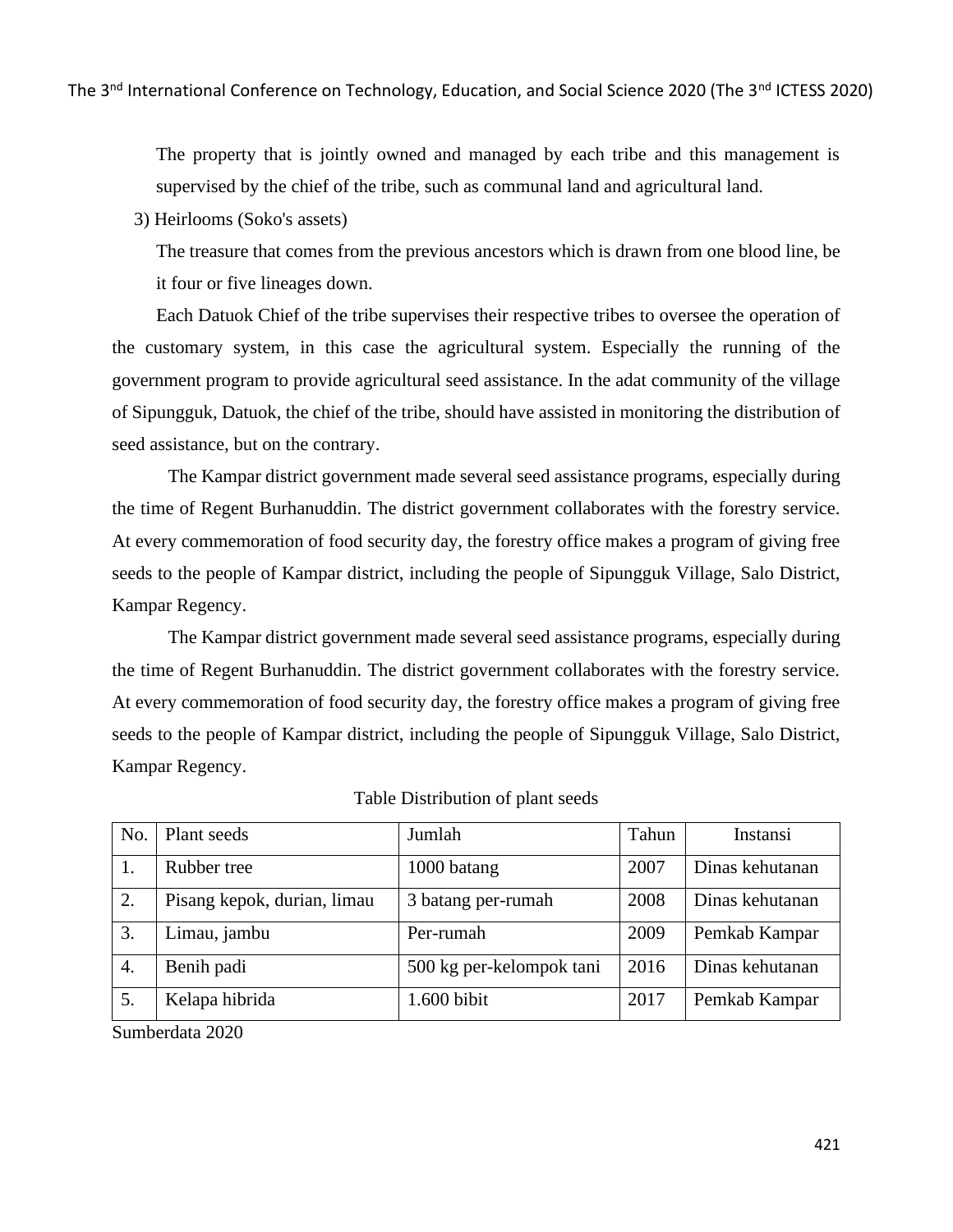The life of the Kampar community is rooted in agriculture which results in prosperity, therefore the culture that must be maintained is agricultural culture. In fact, behind the wild forest, amidst the fertility of the soil, there is the cultural life of the Kampar people who will make changes in the land of Lancang Kuning.

Datuok tribal chiefs must play an active role in preserving the Customary heritage by continuously monitoring the lives of indigenous peoples so that there is no friction between indigenous peoples and a shift in customary values.

In Sipungguk village, the role of the Datuok chief has begun to diminish from what it should have been. This is because :

1. Modernization

In the Sipungguk village community, especially young people and women, they have begun to be influenced by western culture which they perceive as modernization, thus eliminating cultures in terms of agriculture. Modernization is considered as an convenience for them, as in terms of agricultural tools that are no longer used manually but have used sophisticated machines that do not require many people to use them. Therefore, the community togetherness that was once established during the planting season has been replaced by technological sophistication.

- 2. Lack of socialization and regeneration of customary instruments to young indigenous peoples Poor communication between parents and young people is also an obstacle to maintaining traditions or customs. So, young people do not know well the customary system that applies so that socialization and regeneration is needed to the youth in the indigenous community of Sipungguk Village, Salo District
- 3. Sipungguk villagers who started to migrate

The people of Sipungguk village also recognize the tradition of migrating, both men and women with the aim of improving their fate. This becomes an obstacle for the Indigenous people to maintain their traditions. Because the people who have migrated have settled in their overseas areas so that their children and grandchildren only know the customs and culture where they live, no longer the customs and culture of their ancestors.

# **Conclusion**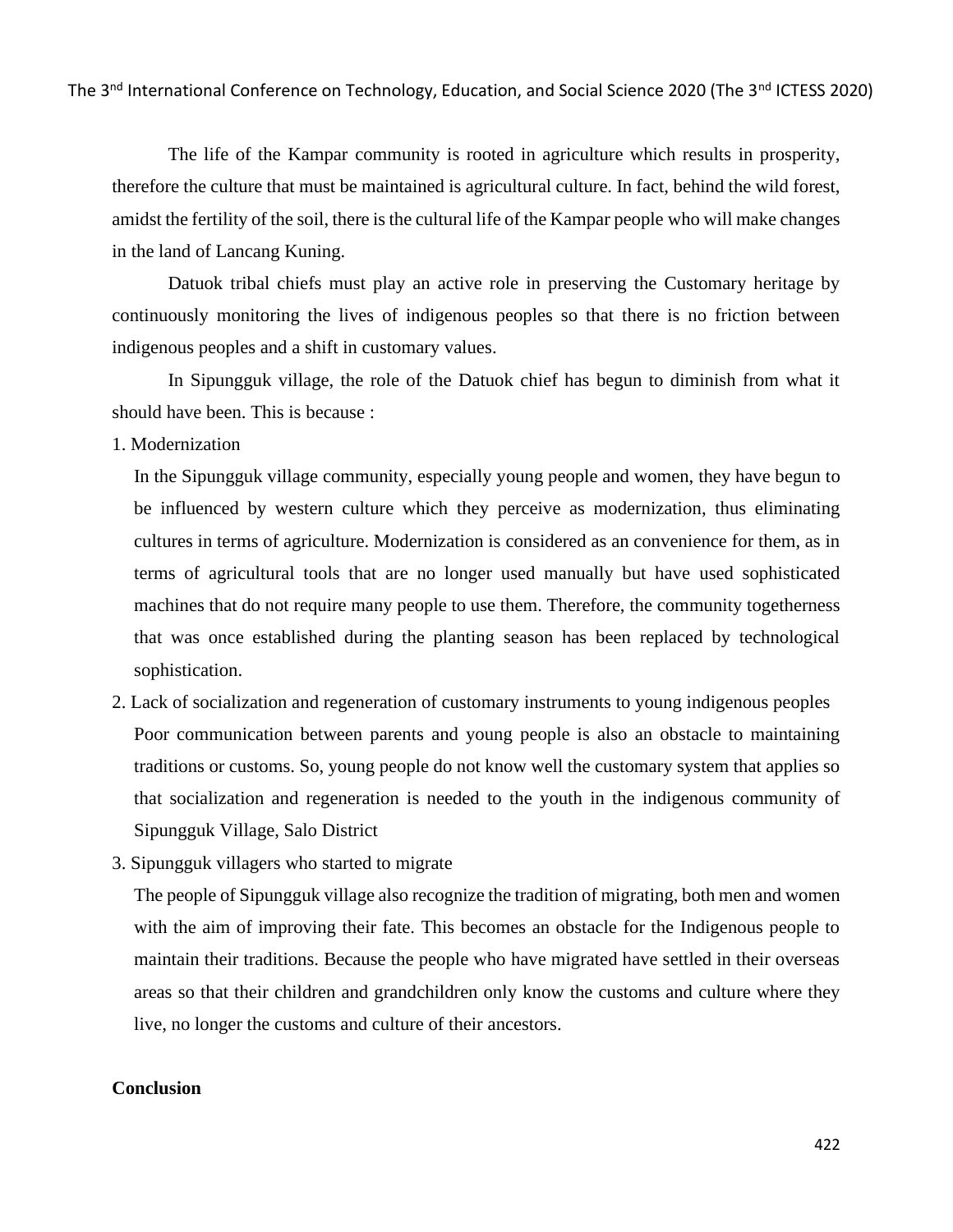The agricultural cultural traditions mentioned above are now rarely encountered, because nowadays people in general have switched to plantation land. Farming rice or vegetables began to decrease because people realized that just cultivating rice fields was not sufficient for their lives. As a result, what arises in the Kampar culture, it is only the women who go to the fields. The men look for other jobs, such as scratching or grinding rubber. Early in the morning the men went to the rubber fields to scrunch the rubber, after tapping then went to the coffee shop. The goal is not to be lazy but they are waiting for the rubber sap to fill the coconut shell container. When they are full they go to the fields to collect the sap and then sell it. This method is an illustration of the Malay culture which has now begun to diminish the role of Datuok. So, researchers think to solve this problem by re-developing existing traditions and cultures to give to the younger generation so that they realize how important culture is, so that they become smart, independent and prosperous young people.

#### **Bibliography**

Peraturan Daerah Kabupaten Kampar Nomor : 12 Tahun1999 Tentang Hak Tanah Ulayat.

LSM Nakhoda, Adat Jati Kabupaten Kampar. Unri Press, Riau, 2007.

LSM Nakhoda, Adat Jati Kabupen Kampar. Unri Press, Riau, 2007.

Tim penyusun Kamus Pembinaan dan Pengembangan Bahasa, Kamus Besar Bahasa Indonesia, Jakarta, Balai Pustaka, 1999.

C.S.T Kansil, 1989, *Pengantar Ilmu Hukum dan Tata Hukum Indonesia*, Balai Pustaka, Jakarta. GettingTo YESS, 1991, Negotiating an agreement Without Giving In, London Bussiness Book

Indonesia Institute for Conflict Transformation (IICT) "materi Pelatihan Sertifikasi Mediator"

Firmanda. S, Hengki, 2015, *Peran Pemerintah Daerah dalam Menjaga Eksistensi Hukum Adat Melayu di Provinsi Riau*, Laporan Penelitian, Fakultas Hukum Universitas Riau, Pekanbaru.

Hadikusuma, Hilman, 1992, *Bahasa Hukum Indonesia*, Alumni, Bandung. \_\_\_\_\_\_\_, 2003, *Pengantar Ilmu Hukum Adat Indonesia*, Mandar Maju, Bandung. Hamersma, Harry, 1983, *Tokoh-Tokoh Filsafat Barat Modern*, Gramedia, Jakarta.